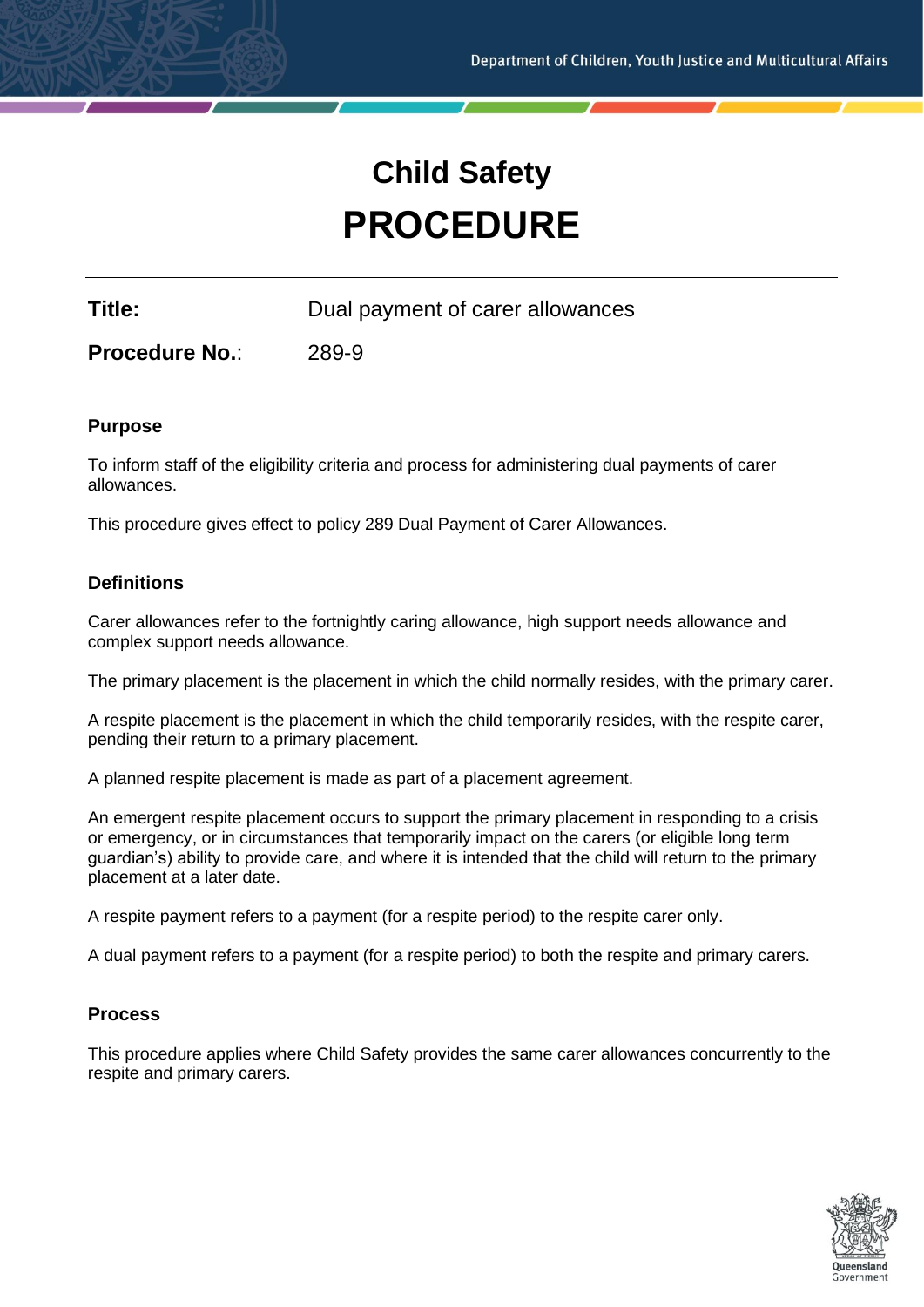# **1. Determine eligibility for dual payment of carer allowances**

All children, regardless of their assessed support level (moderate needs, high needs, complex or extreme needs) can be considered under this procedure.

An approved foster or kinship carer, or a provisionally approved carer, can be considered for the dual payment of carer allowances when they are the primary or respite carer of a child who is placed in respite care under section 82 of the *Child Protection Act 1999.*

Eligibility for dual payments is not affected by any payments that the child or carer may receive, such as Commonwealth and State benefits, or a wage.

#### Long-term guardians

The long-term guardian of a child is eligible for the dual payment of carer allowances where all of the following apply:

- the guardian was an approved foster or kinship carer, and caring for the child, when granted guardianship of the child
- the guardian is experiencing a crisis or an emergency which temporarily impacts on their ability to provide direct care (for example, due to sudden illness or hospitalisation or a death in the family)
- the guardian is currently in receipt of the fortnightly caring allowance
- the child is placed with an approved foster carer for respite
- the respite placement is required because there are no other options available within the longterm guardian's existing support network.

#### Permanent guardians

Permanent guardians are not eligible for dual payment of carer allowances as Child Safety does not have the legislative authority to provide case work or case management (including respite placements) to children subject to permanent care orders.

# **2. Obtain approval for dual payment of carer allowances**

The Child Safety Service Centre Manager may approve the dual payment of carer allowances for:

- planned respite placements for up to a total of 52 days per child per financial year, for children with moderate or high support needs.
- planned respite placements for up to a total of 78 days per child per financial year, for children with complex or extreme support needs. This must not exceed the equivalent of three days per fortnight.
- emergent respite placements for a total of 20 days per child per financial year.

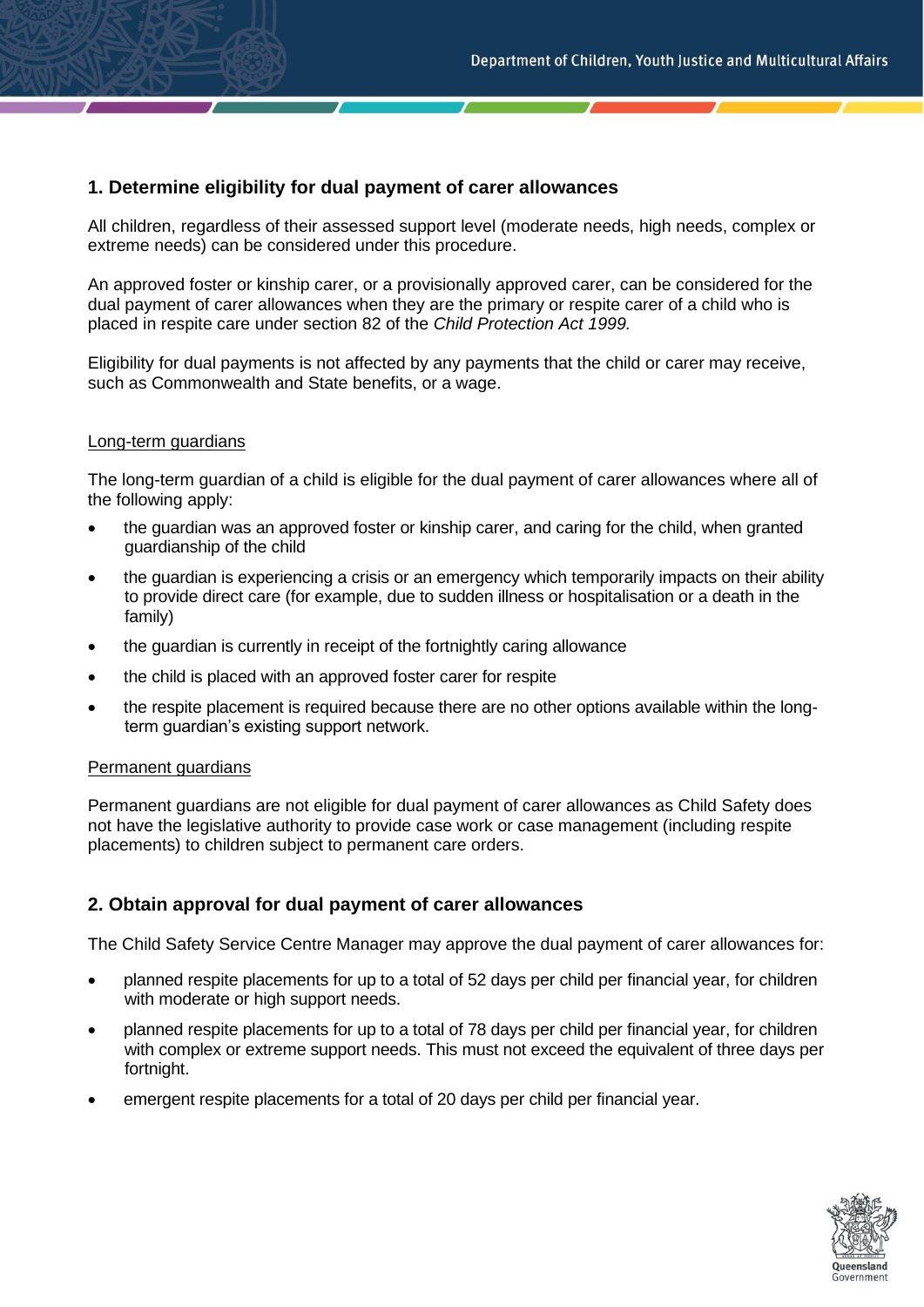The Regional Director may approve the dual payment of carer allowances for emergent respite placements more than 20 days.

The discussion about dual payment for planned respite will be recorded in the placement agreement after a meeting with the primary carer. The documentation should show that the needs of both the young person and the carer have been explored and that making a dual payment provides the best level of support to both the young person and the carer.

Dual payment of planned respite for children with complex and extreme needs will also be documented in the child's case plan, and must not exceed 78 days per calendar.

|                                                                               | <b>CSSC Manager</b> | <b>Regional Director</b> |
|-------------------------------------------------------------------------------|---------------------|--------------------------|
| Dual planned respite for children<br>with moderate or high support<br>needs   | $1-52$ days*        |                          |
| Dual planned respite for children<br>with complex or extreme<br>support needs | $1-78$ days $*$     |                          |
| Dual emergent respite                                                         | $1-20$ days $*$     | $21 + days^*$            |
| *Days per financial year                                                      |                     |                          |

# **3. Complete actions in ICMS and Carepay to facilitate the dual payment of carer allowances**

Child safety officers will keep an accurate record of all respite placements (emergent and planned) and dual payments of carer allowances on the child's client file. Where dual payment is being made to a long-term guardian, this will include the original, signed *Respite Agreement Form*.

To commence the dual payment of carer allowances, enter the respite placement dates in ICMS. An end date must be recorded in ICMS for all respite placements. If the respite placement has no end date, a red validation error will display in Carepay which can only be corrected by entering an end date in ICMS.

Leave the primary placement in ICMS open during the respite period.

In Carepay, identify the dual payment type (planned or emergent) on the Payment management tab of the Carer profile or Child profile screen. This will trigger a payment to be approved by the Approving Officer.

If the period of respite spans multiple payment fortnights, enter a start and end date in ICMS for each fortnight. This can reduce the instance of overpayments should respite arrangements change suddenly.

#### Long-term guardians

Where dual payments are being provided to a long-term guardian and an approved foster carer (emergent respite placement):

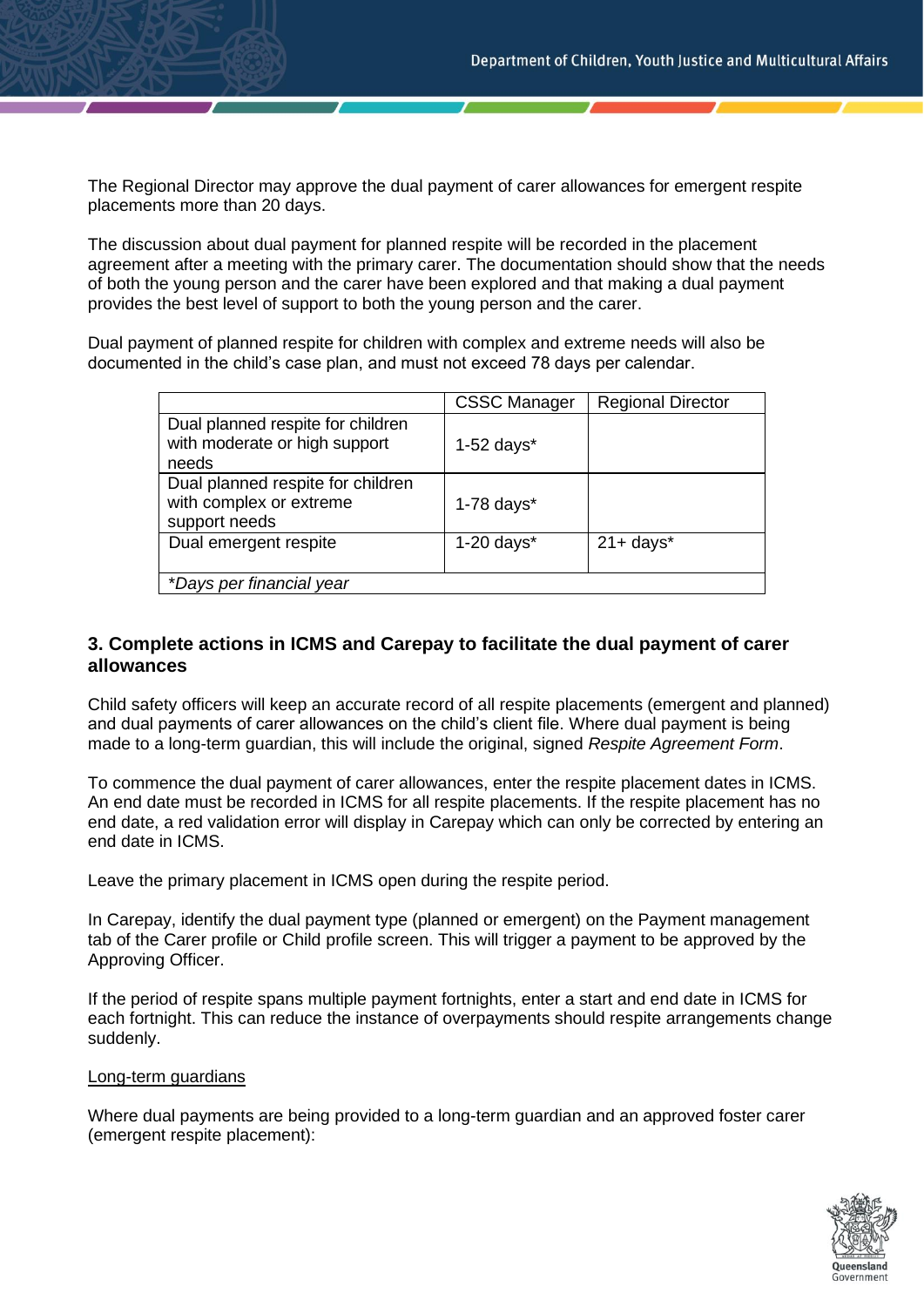- the child safety officer with case responsibility for the child: confirms that the eligibility criteria for long-term guardians are satisfied:
	- documents the long-term guardian's eligibility in a case note in ICMS
	- seeks approval for the dual payment of carer allowances
	- completes and signs the Respite Agreement Form
- the long-term guardian must sign the Respite Agreement Form.

# **4. Pay the 'Carer allowance – start-up/outfitting allowance', where applicable**

The 'Carer allowance – start-up/outfitting allowance' may be paid to respite carers for respite placements of a duration greater than five consecutive days, in accordance with *Policy 600 Child related costs – outfitting*. This allowance cannot be paid as a dual payment (that is, it is only paid to the respite carer in this instance).

To pay the Start-up/outfitting allowance, complete the Start-up allowance grid in the Payment management screen of the respite carer's profile or child profile.

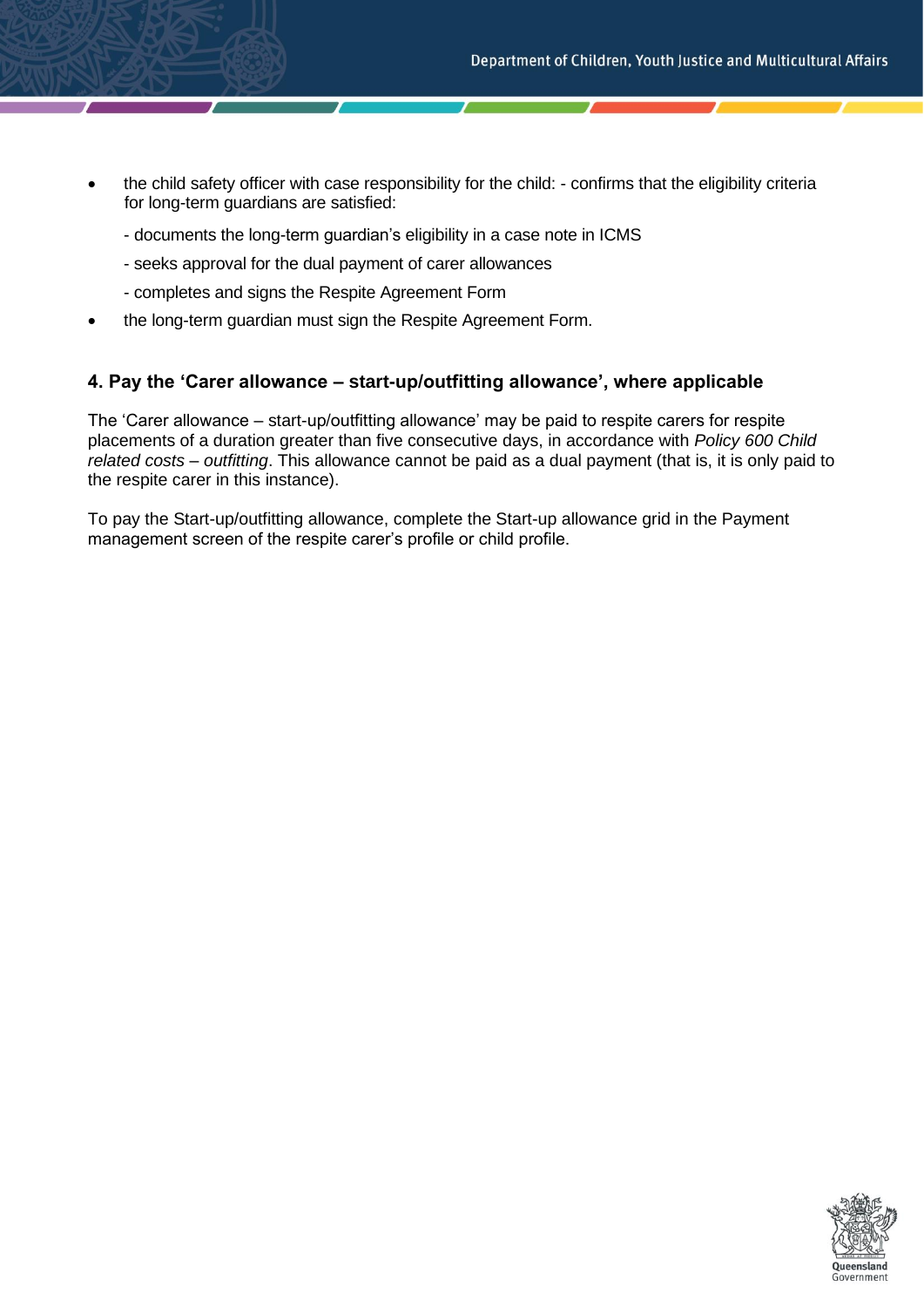| Records File No.:    | CHS/16389                                 |
|----------------------|-------------------------------------------|
| Date of approval:    | 6 May 2016                                |
| Date of operation:   | 14 November 2016                          |
| Date to be reviewed: | 6 May 2019 (Minor update 18 October 2018) |
|                      |                                           |
| Office:              | <b>Investment and Commissioning</b>       |
| <b>Help Contact:</b> | <b>Tertiary Care and Support</b>          |

#### **Links**

#### **Policy:**

Dual payment of carer allowances (289)

### **Related Procedures:**

Case planning (263) Child related costs – carer support (597) Child related costs – client support and family contact (598) Child related costs – education support (599) Child related costs – long-term guardian support (608) Child related costs – medical (596) Child related costs – outfitting (600) Child related costs – placement funding (628) Child related costs – placement support funding (629) Child related costs – travel (595) Complex support needs allowance (612) Expenses – fortnightly caring allowance and inter-state foster payments (365) High support needs allowance (296)

#### **Related Legislation or Standard:**

*Child Protection Act 1999*